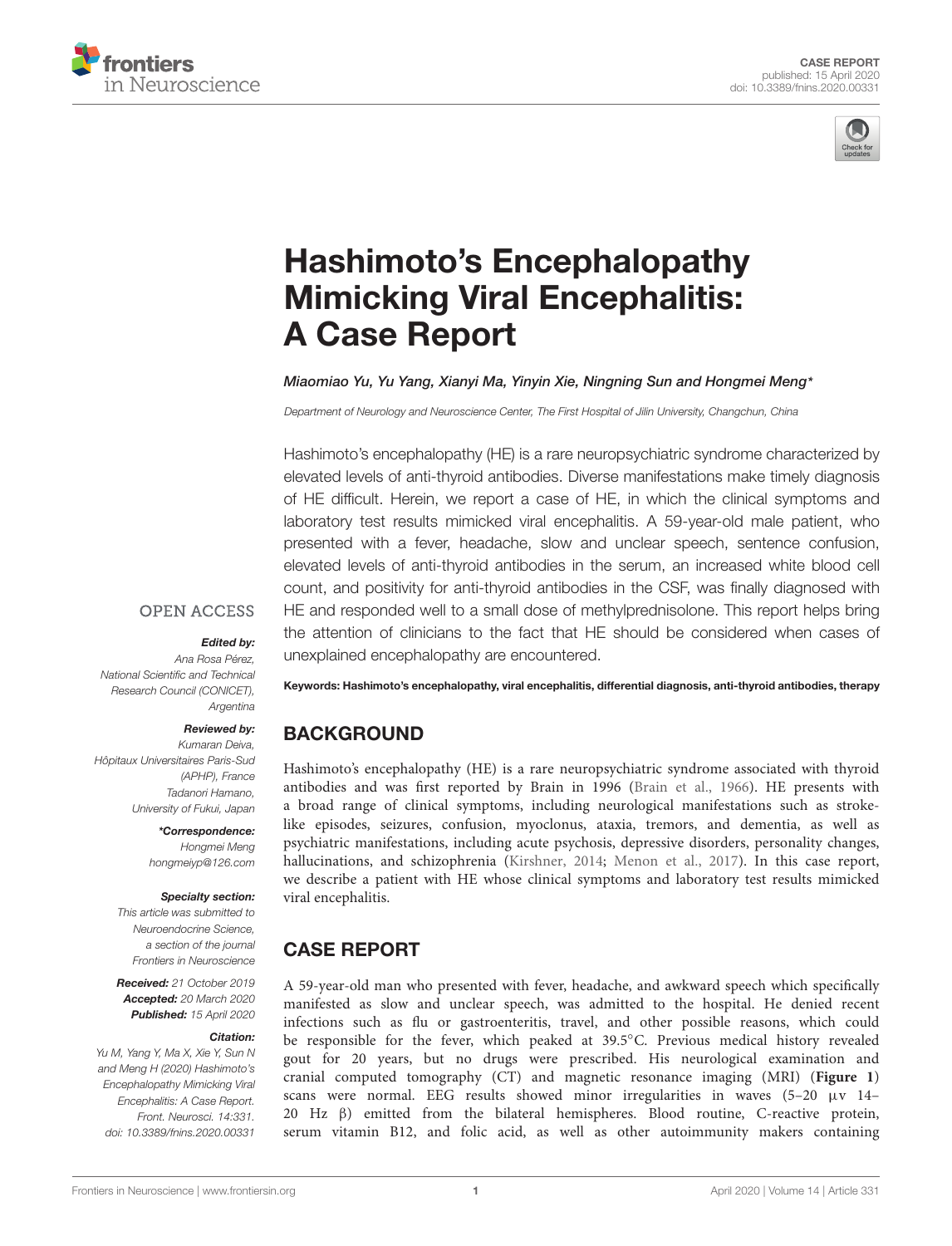antinuclear antibody (ANA), anti-neutrophil cytoplasmic antibodies (ANCA), and rheumatoid factors were all unremarkable. The cerebrospinal fluid (CSF) showed an increased white blood cell (WBC) count (104  $\times$  10<sup>6</sup>/L, reference range  $0-8 \times 10^6$ /L) and elevated protein levels (1.68 g/L, reference range 0.15–0.45 g/L). Culture, smear, and bacterial, fungal, viral, and tubercle bacillus antibodies in the serum and CSF were negative. He was diagnosed with viral encephalitis and treated with antiviral agents. His symptoms eased within a week and he was discharged from the hospital. Five months later, he was referred to our hospital again due to a fever of 38.5◦C and occasional sentence confusion. Another lumbar puncture was performed; the CSF had a WBC count of 39  $\times$  10<sup> $\degree$ 6/L and the</sup> protein content was 1.32 g/L. The cranial MRI and laboratory test findings were almost normal except for decreased thyroid function and increased anti-thyroid autoantibody (ATA) levels in the serum and CSF. The initial findings were as follows: in the serum, the thyroid stimulating hormone (TSH) concentration was 43.39 uIU/ml (reference range (RR): 0.27–4.2 uIU/ml), free triiodothyronine (FT3) concentration was 2.89 pmol/ml (RR: 3.1–6.8 pmol/ml), free thyroxine (FT4) concentration was 7.18 pmol/ml (RR: 12.0–22.0 pmol/ml), total triiodothyronine (TT3) concentration was 1.17 pmol/ml (RR: 1.3–3.1 pmol/ml), and total thyroxine (TT4) concentration was 44.26 pmol/ml (RR: 66–181 pmol/ml); the titer of anti-thyroglobulin autoantibodies (TgAb) was 1274 IU/ml (RR: < 115 IU/ml) and the titer of anti-thyroperoxidase autoantibodies (TPOAb) was 600 IU/ml (RR: < 35 IU/ml). In the CSF, ATA was positive (TPOAb 17.06 IU/ml, TgAb 16.02 IU/ml). Ultrasound imaging indicated diffuse lesions of the thyroid. Antibody analysis of anti-NMDAR, AMPA1, AMPA2, LGI1, CASPR2, GABA, GAD, anti-Hu, Yo, Ri, MAI, MA2, CV2, Amphiphysin, SOX-1, Tr, Zic4, and GAD65, were all negative in both the serum and CSF. The patient was ultimately diagnosed with HE, Hashimoto's Thyroiditis, and hypothyroidism and prescribed methylprednisolone and Euthyrox. Methylprednisolone was started at a dose of 80 mg/day for 1 week and reduced to 40 mg/day in the 2 week; subsequently, oral prednisolone was prescribed, which was weaned at a rate of 5 mg per week, that is oral prednisolone was used for a total of 8 weeks. His symptoms were relieved in 3 days. The patient remained healthy during a follow up period of 1 year.

#### **DISCUSSION**

The estimated prevalence rate of HE is 2.1 in 100,000 and the sex ratio (female to male) is 4:1 [\(Ferracci et al.,](#page-3-3) [2004\)](#page-3-3). The course of HE may be progressive, relapsing-remitting, or even self-limiting. In the present case, the patient appeared to have a relapsing-remitting course.

Combined with the patient's symptoms, normal MRI results, high titers of ATA in the serum and ATA positivity of the CSF, the patient was finally diagnosed with HE after excluding other potential causes including stroke, tumor, central nervous system infection, autoimmune encephalitis, and paraneoplastic syndrome.

Overall, the pathophysiology of HE is still inconclusive. On the basis of the neuropathological findings, an autoimmune vasculitis mechanism has been proposed. In a previous study, brain biopsies revealed that lymphocytic infiltration around the venules and arterioles may be involved [\(Duffey et al.,](#page-3-4) [2003\)](#page-3-4). Another possible mechanism involved is that ATAs attack antigens that are shared by the thyroid and the brain, and for this reason high titers of ATAs including TPOAb, TgAb, and anti-TSH receptor (TSH-R) antibodies in the serum, and sometimes in CSF, are considered hallmark features of HE [\(Yoneda,](#page-3-5) [2018\)](#page-3-5). Similarly, high titers of ATA and CSF-ATA were found in our case. In a previous study, plasma exchange therapy resulted in a profound improvement of the patients' symptoms [\(Tran et al.,](#page-3-6) [2018\)](#page-3-6). Together, these findings suggest that ATA plays an important role in HE. However, elevated ATA levels in the serum are also found within the general population and are especially common in elderly individuals. Further, the extent of ATA elevation is not related to the severity of HE. Although the patients' serum ATA levels still remained high after methylprednisolone therapy, his symptoms were resolved (titer of anti-thyroglobulin autoantibodies (TgAb): 041 IU/ml, RR: < 115 IU/ml; titer of antithyroperoxidase autoantibodies (TPOA): 600 IU/ml, RR: <35 IU/ml). Our results confirm that there is no relationship between the extent of ATA elevation and the severity of HE.

Although the correlation between ATA and HE is still unclear [\(Kirshner,](#page-3-1) [2014\)](#page-3-1), diagnostic criteria for HE were proposed by a team of experts in Lancet Neurology in 2016. The criteria are as follows: (1) encephalopathy with seizures, myoclonus, hallucinations, or stroke-like episodes; (2) subclinical or mild

<span id="page-1-0"></span>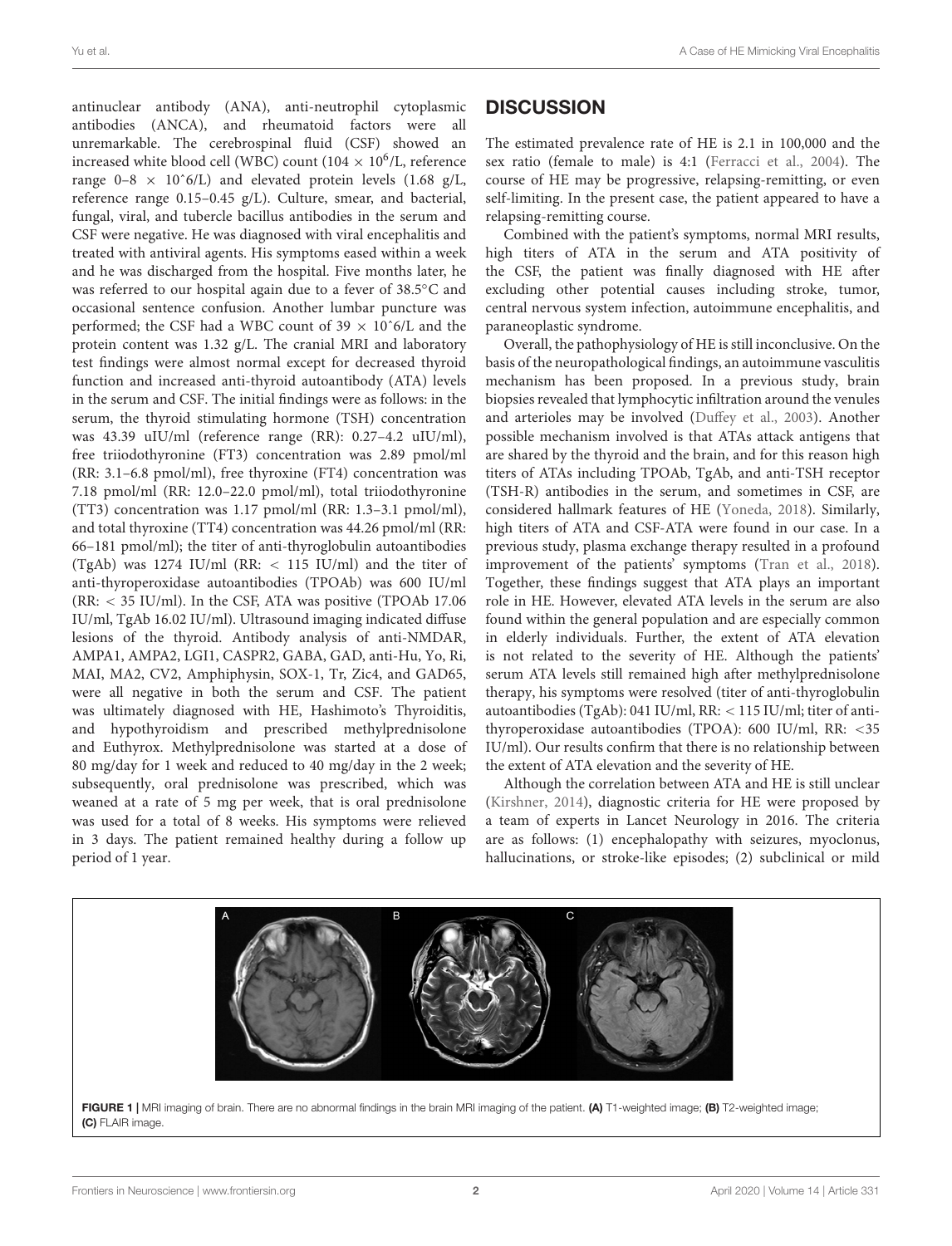overt thyroid disease (usually hypothyroidism); (3) normal findings or non-specific abnormalities shown by brain MRI; (4) presence of thyroid antibodies in the serum (thyroid peroxidase, thyroglobulin); (5) absence of well-characterized neuronal antibodies in the serum and CSF; and (6) reasonable exclusion of alternative causes. HE can be diagnosed if a patient meets all the criteria [\(Graus et al.,](#page-3-7) [2016\)](#page-3-7). Our patient met all the above criteria, and he could therefore be diagnosed with HE. Most patients with HE respond well to steroids; however, when patients are steroid-resistant, other immunosuppression therapies including plasma exchange, IVIg, methotrexate, and mycophenolate have been shown to be effective. High doses of methylprednisolone (500–1000 mg) are most frequently used. Because the patient showed mild symptoms and refusal the use of high dose of methylprednisolone, we prescribed a low dose of methylprednisolone. Our patient underwent steroid therapy and has since remained healthy. The patient did not receive any other immunotherapy treatments during follow-up. In a retrospective observational study performed by [Mamoudjy et al.](#page-3-8) [\(2013\)](#page-3-8) the research results indicated that some HE patients underwent a relapse, even a third attack, which had a shorter interval time (mean 18 days) compared with that of the second attack (mean 213 days). Patients with relapses needed methylprednisolone or immunosuppressive therapy again [\(Mamoudjy et al.,](#page-3-8) [2013\)](#page-3-8). Our patient suffered one relapse about 150 days after the first attack and steroid therapy was effective. Sequelae, such as headache, memory disorders and so on, was also frequent [\(Mamoudjy et al.,](#page-3-8) [2013\)](#page-3-8), however, our patient did not have any sequelae left luckily.

Hashimoto's encephalopathy is difficult to diagnose accurately, because of its association with a broad range of clinical symptoms, as well its non-specific neuroimaging and electroencephalogram presentation. A previous article reported a case of HE that was initially misdiagnosed as viral encephalitis [\(He et al.,](#page-3-9) [2013\)](#page-3-9), in which the patient presented with progressively impaired cognitive function and uncontrolled seizures without fever. In our case, the increased WBC count and CSF protein combined with a fever and headache lead us to diagnose it as viral encephalitis. Fever has been described in several patients with HE with and without thyroid disorders [\(Huang et al.,](#page-3-10) [2011;](#page-3-10) [Lu](#page-3-11) [et al.,](#page-3-11) [2015\)](#page-3-11). Although the reason for fever in HE is unclear, [Lu](#page-3-11) [et al.](#page-3-11) [\(2015\)](#page-3-11) suggested it may be a direct result of inflammation combined with the autoimmune vasculitis.

Hashimoto's encephalopathy can manifest in many different ways, including stroke-like episodes, seizures, confusion, myoclonus, acute psychosis, depressive disorders, and hallucinations, causing HE to be confused with other diseases. [Uwatoko et al.](#page-3-12) [\(2018\)](#page-3-12) reported a case of a patient who presented with parkinsonism and a tumor-like lesion revealed by brain MRI. After biopsy, it was found that the lesion was not a tumor, and HE was finally confirmed [\(Uwatoko et al.,](#page-3-12) [2018\)](#page-3-12). Patients with HE can also present with unusual symptoms such as pseudobulbar palsy, sensorimotor polyneuropathy, catatonic symptoms, vertigo, muscle weakness, chorea, opsoclonus, and a trigeminal neuralgia type headache, among others [\(Beckmann](#page-3-13) [et al.,](#page-3-13) [2011;](#page-3-13) [Salazar et al.,](#page-3-14) [2012;](#page-3-14) [Sharan et al.,](#page-3-15) [2015;](#page-3-15) [Ueno](#page-3-16) [et al.,](#page-3-16) [2016;](#page-3-16) [Karthik et al.,](#page-3-17) [2017;](#page-3-17) [Emeksiz et al.,](#page-3-18) [2018;](#page-3-18) [Oz](#page-3-19) [Tuncer et al.,](#page-3-19) [2018\)](#page-3-19). Rapidly progressive dementia, as a common manifestation of HE, makes it necessary to distinguish HE from other diseases caused by vascular, infectious, toxic-metabolic, and autoimmune factors, metastasis/neoplasia, iatrogenic/inborn errors of metabolism, neurodegenerative diseases, and systemic diseases/seizures [\(Paterson et al.,](#page-3-20) [2012\)](#page-3-20).

## **CONCLUSION**

In conclusion, the diagnosis of HE is rather complex but valuable because of its dramatic response to immunosuppressive therapy. When clinicians are faced with unexplained encephalitis, thyroid function and ATA levels should be considered as conventional tests. HE can be excluded as a diagnosis for patients with normal serum levels of ATA. For patients with increased levels of ATA, HE should be considered after ruling out other possible diseases.

#### DATA AVAILABILITY STATEMENT

The datasets generated for this study are available on request to the corresponding author.

# ETHICS STATEMENT

The studies involving human participants were reviewed and approved by the Ethics Committee of The First Hospital of Jilin University, China. The patients/participants provided their written informed consent to participate in this study. Written informed consent was obtained from the individual(s) for the publication of any potentially identifiable images or data included in this article.

# AUTHOR CONTRIBUTIONS

HM contributed to the conception and design of the manuscript. MY wrote the first draft of the manuscript. YY, XM, YX, and NS wrote sections of the manuscript. All authors contributed to manuscript revision, read, and approved the submitted version.

# FUNDING

This work was supported by National Key R&D Program of China (No. 2017YFC0110304).